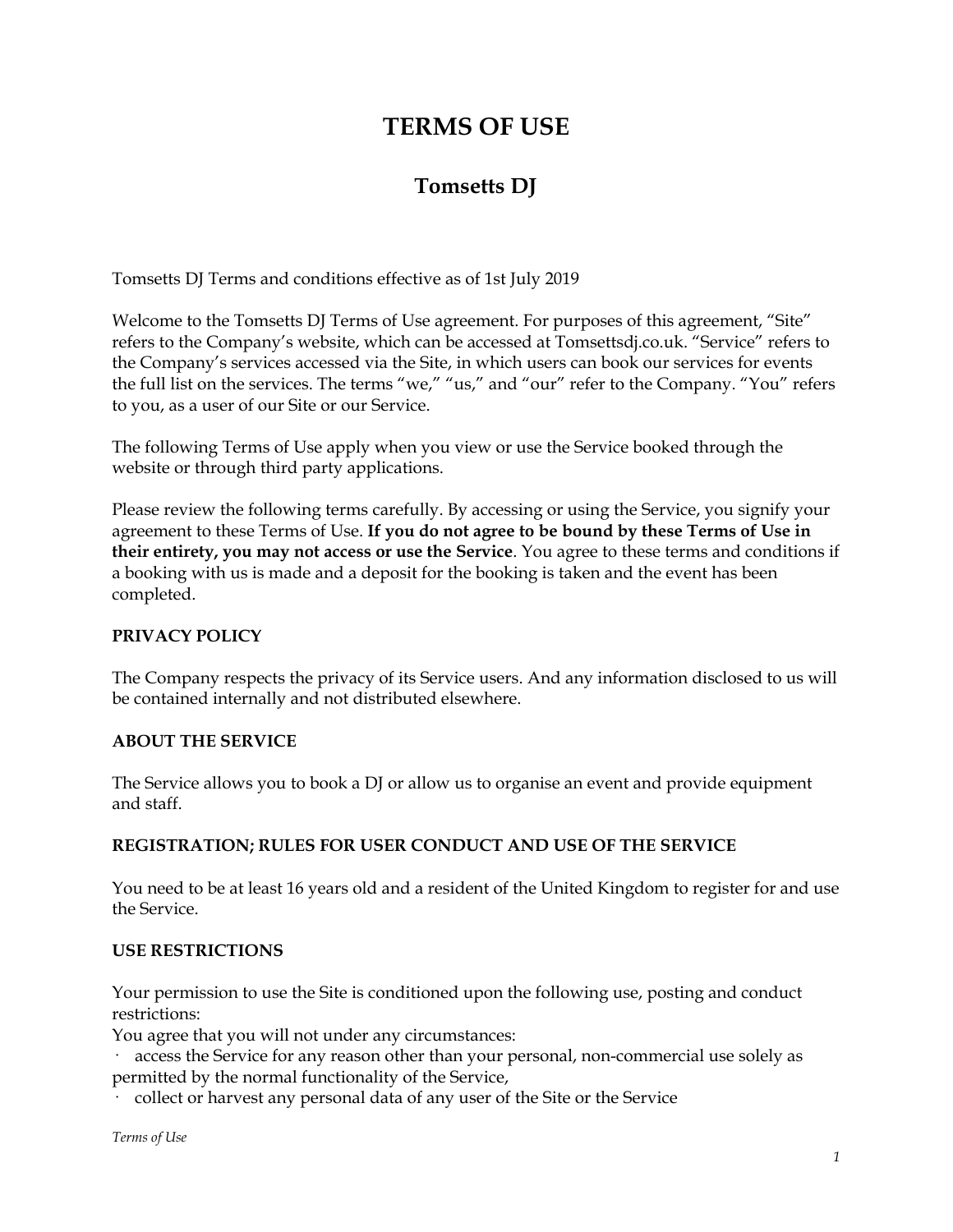use the Site or the Service for the solicitation of business in the course of trade or in connection with a commercial enterprise;

distribute any part or parts of the Site or the Service without our explicit written permission (we grant the operators of public search engines permission to use spiders to copy materials from the site for the sole purpose of creating publicly-available searchable indices but retain the right to revoke this permission at any time on a general or specific basis);

· use the Service for any unlawful purpose or for the promotion of illegal activities;

- attempt to, or harass, abuse or harm another person or group;
- use another user's account without permission;
- intentionally allow another user to access your account;
- provide false or inaccurate information when registering an account;
- interfere or attempt to interfere with the proper functioning of the Service;

make any automated use of the Site, the Service or the related systems, or take any action that we deem to impose or to potentially impose an unreasonable or disproportionately large load on our servers or network infrastructure;

· bypass any robot exclusion headers or other measures we take to restrict access to the Service, or use any software, technology, or device to scrape, spider, or crawl the Service or harvest or manipulate data;

· circumvent, disable or otherwise interfere with any security-related features of the Service or features that prevent or restrict use or copying of content, or enforce limitations on use of the Service or the content accessible via the Service; or

publish or link to malicious content of any sort, including that intended to damage or disrupt another user's browser or computer.

## **POSTING AND CONDUCT RESTRICTIONS**

When you create your own personalized account, you may be able to provide [Description of Info That May Be Provided] ("User Content") to the Service. You are solely responsible for the User Content that you post, upload, link to or otherwise make available via the Service. You agree that we are only acting as a passive conduit for your online distribution and publication of your User Content. The Company, however, reserves the right to remove any

User Content from the Service at its sole discretion. We grant you permission to use and access the Service, subject to the following express conditions surrounding User Content. You agree that failure to adhere to any of these

conditions constitutes a material breach of these Terms.

By transmitting and submitting any User Content while using the Service, you agree as follows: · You are solely responsible for your account and the activity that occurs while signed in to or while using your account;

· You will not post information that is malicious, libelous, false or inaccurate;

· You will not post any information that is abusive, threatening, obscene, defamatory, libelous, or racially, sexually, religiously, or otherwise objectionable and offensive;

· You retain all ownership rights in your User Content but you are required to grant the following rights to the Site and to users of the Service as set forth more fully under the "License Grant" and "Intellectual Property" provisions below: When you upload or post User Content to the Site or the Service, you grant to the Site a worldwide, non-exclusive, royalty-free,

transferable license to use, reproduce, distribute, prepare derivative works of, display, and perform that Content in connection with the provision of the Service; and you grant to each user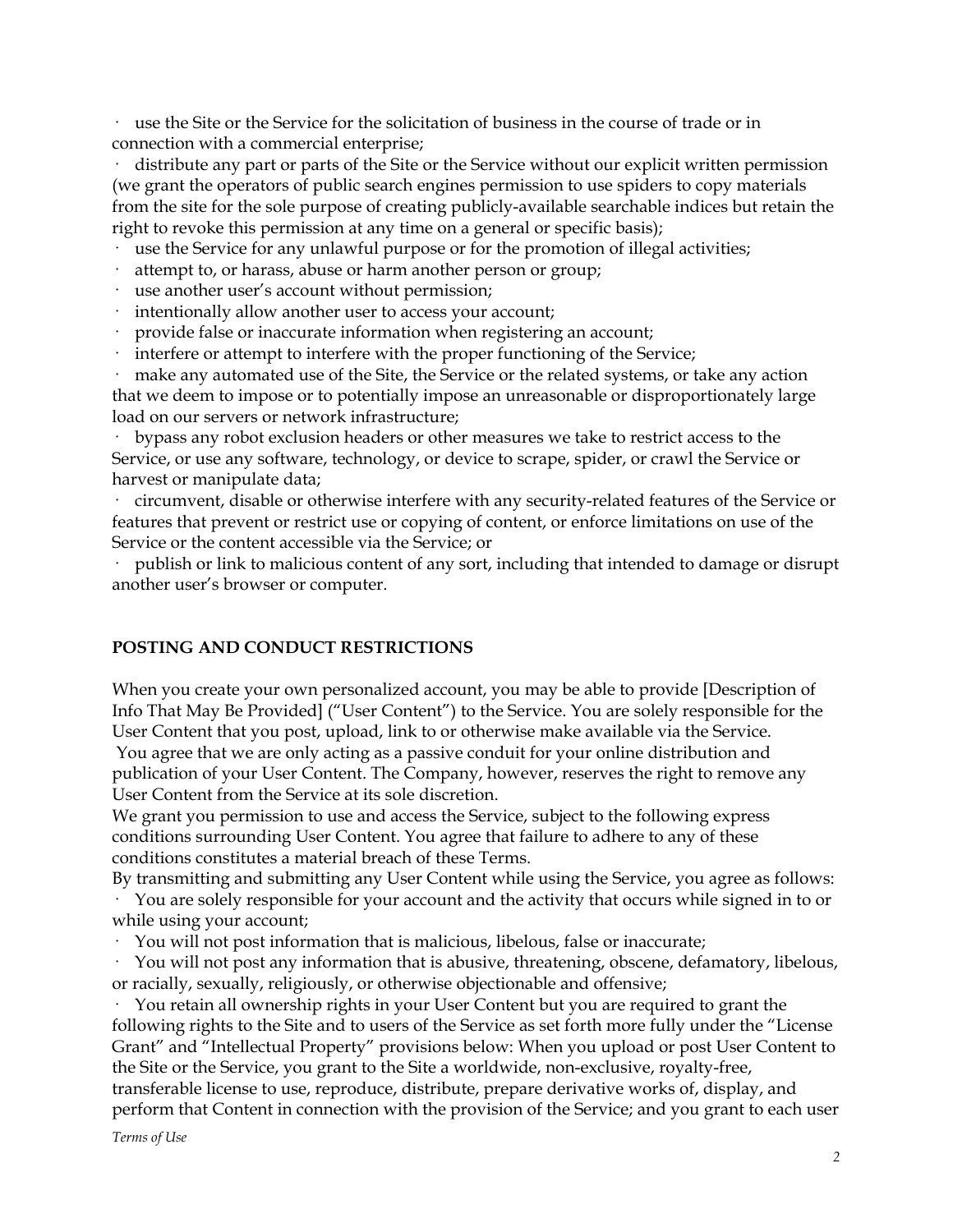of the Service, a worldwide, non-exclusive, royalty-free license to access your User Content through the Service, and to use, reproduce, distribute, prepare derivative works of, display and perform such Content to the extent permitted by the Service and under these Terms of Use;

· You will not submit content that is copyrighted or subject to third party proprietary rights, including privacy, publicity, trade secret, or others, unless you are the owner of such rights or have the appropriate permission from their rightful owner to specifically submit such content; and

· You hereby agree that we have the right to determine whether your User Content submissions are appropriate and comply with these Terms of Service, remove any and/or all of your submissions, and terminate your account with or without prior notice.

You understand and agree that any liability, loss or damage that occurs as a result of the use of any User Content that you make available or access through your use of the Service is solely your responsibility. The Site is not responsible for any public display or misuse of your User Content.

The Site does not, and cannot, pre-screen or monitor all User Content. However, at our discretion, we, or technology we employ, may monitor and/or record your interactions with the Service or with other Users.

# **ONLINE CONTENT DISCLAIMER**

Opinions, advice, statements, offers, or other information or content made available through the Service, but not directly by the Site, are those of their respective authors, and should not necessarily be relied upon. Such authors are solely responsible for such content.

We do not guarantee the accuracy, completeness, or usefulness of any information on the Site or the Service nor do we adopt nor endorse, nor are we responsible for, the accuracy or reliability of any opinion, advice, or statement made by other parties. We take no responsibility and assume no liability for any User Content that you or any other user or third party posts or sends via the Service. Under no circumstances will we be responsible for any loss or damage resulting from anyone's reliance on information or other content posted on the Service, or transmitted to users.

Though we strive to enforce these Terms of Use, you may be exposed to User Content that is inaccurate or objectionable when you use or access the Site or the Service. We reserve the right, but have no obligation, to monitor the materials posted in the public areas of the Site or the Service or to limit or deny a user's access to the Service or take other appropriate action if a user violates these Terms of Use or engages in any activity that violates the rights of any person or entity or which we deem unlawful, offensive, abusive, harmful or malicious. The Company shall have the right to remove any material that in its sole opinion violates, or is alleged to violate, the law or this agreement or which might be offensive, or that might violate the rights, harm, or threaten the safety of users or others. Unauthorized use may result in criminal and/or civil prosecution under Federal, State and local law. If you become aware of a misuse of our Service or violation of these Terms of Use, please contact us Tomsettsdjuk@gmail.com

# **LINKS TO OTHER SITES AND/OR MATERIALS**

As part of the Service, we may provide you with convenient links to third party website(s) ("Third Party Sites") as well as content or items belonging to or originating from third parties *Terms of Use*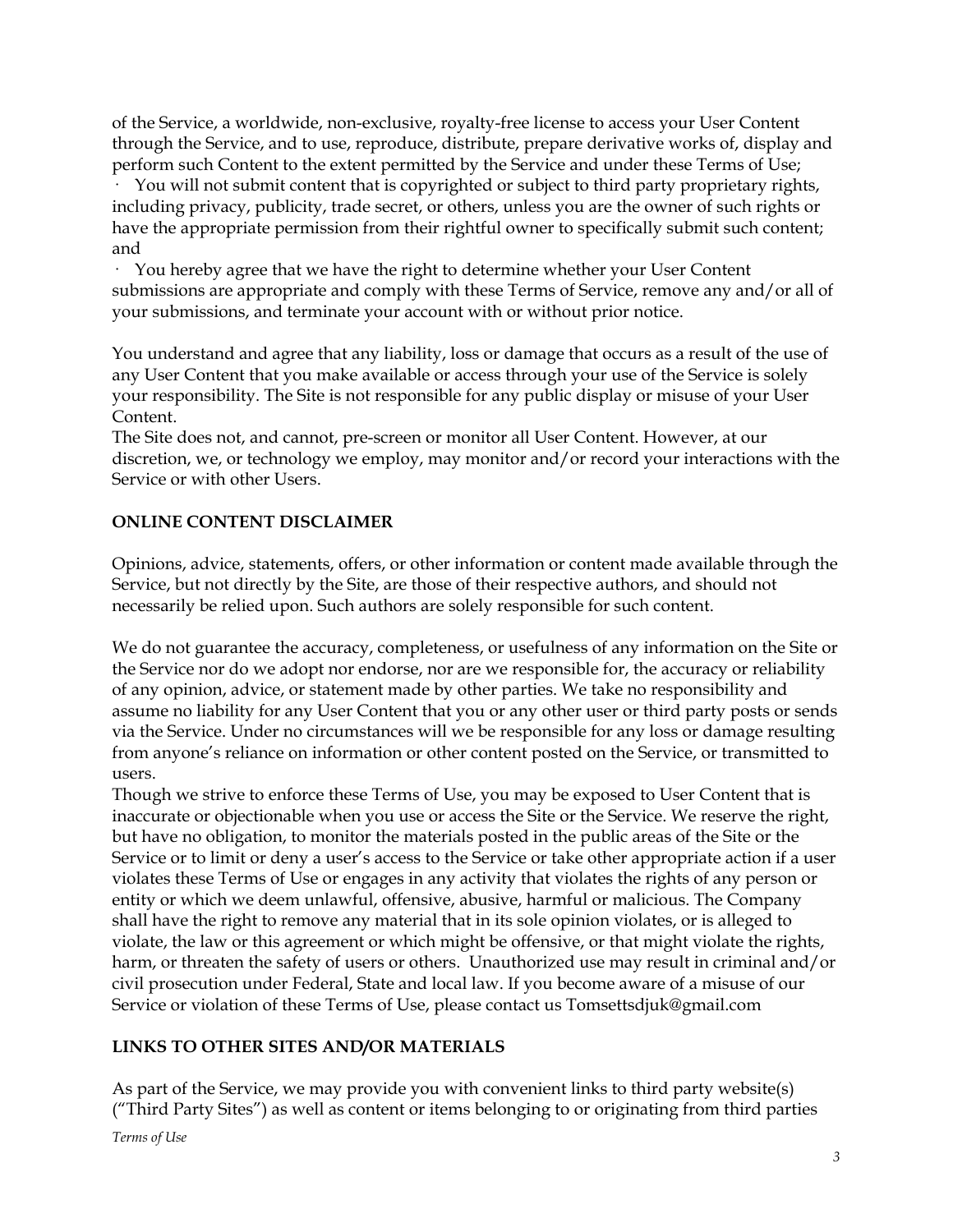(the "Third Party Applications, Software or Content"). These links are provided as a courtesy to Service subscribers. We have no control over Third Party Sites or Third Party Applications, Software or Content or the promotions, materials, information, goods or services available on these Third Party Sites or Third Party Applications, Software or Content. Such Third Party Sites and Third Party Applications, Software or Content are not investigated, monitored or checked for accuracy, appropriateness, or completeness, and we are not responsible for any Third Party Sites accessed through the Site or any Third Party Applications, Software or Content posted on, available through or installed from the Site, including the content, accuracy, offensiveness, opinions, reliability, privacy practices or other policies of or contained in the Third Party Sites or the Third Party Applications, Software or Content. Inclusion of, linking to or permitting the use or installation of any Third Party Site or any Third Party Applications, Software or Content does not imply our approval or endorsement. If you decide to leave the Site and access the Third Party Sites or to use or install any Third Party Applications, Software or Content, you do so at your own risk and you should be aware that our terms and policies, including these Terms of Use, no longer govern. You should review the applicable terms and policies, including privacy and data gathering practices, of any Third Party Site to which you navigate from the Site or relating to any applications you use or install from the Third Party Site.

# **COPYRIGHT COMPLAINTS AND COPYRIGHT AGENT**

(a) Termination of Repeat Infringer Accounts. We respect the intellectual property rights of others and requires that the users do the same. Pursuant to Copyright, Designs and Patents Act 1988, we have adopted and implemented a policy that provides for the termination in appropriate circumstances of users of the Service who are repeat infringers. We may terminate access for participants or users who are found repeatedly to provide or post protected third party content without necessary rights and permissions.

(b) Copyright infringement Take-Down Notices. If you are a copyright owner or an agent thereof and believe, in good faith, that any materials provided on the Service infringe upon your copyrights, The full text for the 1988 Copyright Designs and Patent Act can be found at the OSPI [\(HMSO\)](http://www.opsi.gov.uk/acts/acts1988/Ukpga_19880048_en_1.htm) website. If informing the OSPI on the copyright infringement please include:

- 1. The date of your notification;
- 2. A physical or electronic signature of a person authorized to act on behalf of the owner of an exclusive right that is allegedly infringed;
- 3. A description of the copyrighted work claimed to have been infringed, or, if multiple copyrighted works at a single online site are covered by a single notification, a representative list of such works at that site;
- 4. A description of the material that is claimed to be infringing or to be the subject of infringing activity and information sufficient to enable us to locate such work;
- 5. Information reasonably sufficient to permit the service provider to contact you, such as an address, telephone number, and/or email address;
- 6. A statement that you have a good faith belief that use of the material in the manner complained of is not authorized by the copyright owner, its agent, or the law; and
- 7. A statement that the information in the notification is accurate, and under penalty of perjury, that you are authorized to act on behalf of the owner of an exclusive right that is allegedly infringed.

(c) Counter-Notices. If you believe that your User Content that has been removed from the Site is not infringing, or that you have the authorization from the copyright owner, the copyright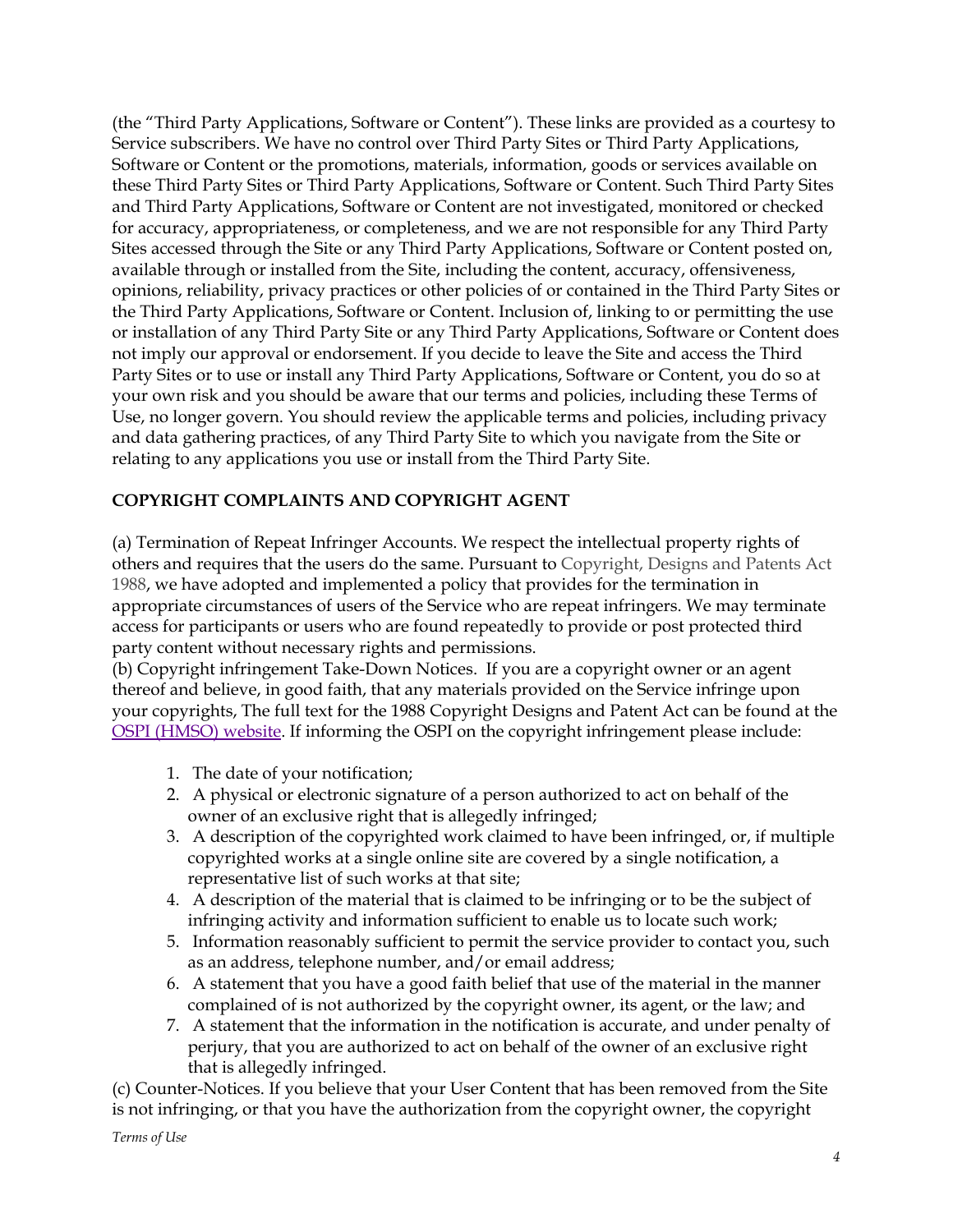owner's agent, or pursuant to the law, to post and use the content in your User Content, you may send a counter-notice containing the following information to our copyright agent using the contact information set forth above:

- 1. Your physical or electronic signature;
- 2. A description of the content that has been removed and the location at which the content appeared before it was removed;
- 3. A statement that you have a good faith belief that the content was removed as a result of mistake or a misidentification of the content; and
- 4. Your name, address, telephone number, and email address, a statement that you consent to the jurisdiction of the County court in your county and a statement that you will accept service of process from the person who provided notification of the alleged infringement.

If a counter-notice is received by our copyright agent, we may send a copy of the counter-notice to the original complaining party informing such person that it may reinstate the removed content in ten (10) business days. Unless the copyright owner files an action seeking a court order against the content provider, member or user, the removed content may (in our sole discretion) be reinstated on the Site in ten (10) to fourteen (14) business days or more after receipt of the counter-notice.

# **LICENSE GRANT**

By posting any User Content via the Service, you expressly grant, and you represent and warrant that you have a right to grant, to the Company a royalty-free, sublicensable, transferable, perpetual, irrevocable, non-exclusive, worldwide license to use, reproduce, modify, publish, list information regarding, edit, translate, distribute, publicly perform, publicly display, and make derivative works of all such User Content and your name, voice, and/or likeness as contained in your User Content, if applicable, in whole or in part, and in any form, media or technology, whether now known or hereafter developed, for use in connection with the Service.

# **INTELLECTUAL PROPERTY**

You acknowledge and agree that we and our licensors retain ownership of all intellectual property rights of any kind related to the Service, including applicable copyrights, trademarks and other proprietary rights. Other product and company names that are mentioned on the Service may be trademarks of their respective owners. We reserve all rights that are not expressly granted to you under these Terms of Use.

# **EMAIL MAY NOT BE USED TO PROVIDE NOTICE**

Communications made through the Service's email and messaging system will not constitute legal notice to the Site, the Service, or any of its officers, employees, agents or representatives in any situation where legal notice is required by contract or any law or regulation.

# **USER CONSENT TO RECEIVE COMMUNICATIONS IN ELECTRONIC FORM**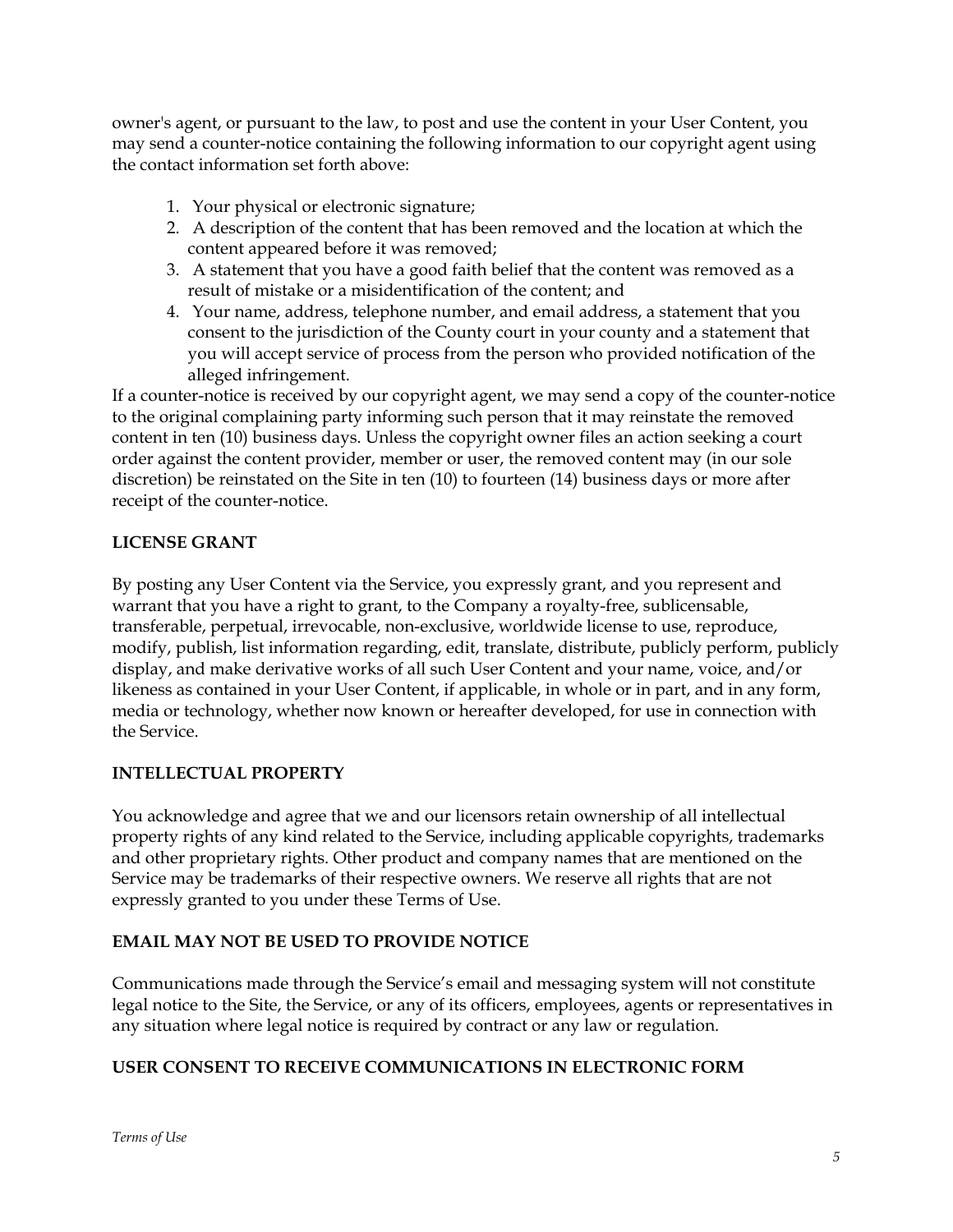For contractual purposes, you: (a) consent to receive communications from us in an electronic form via the email address you have submitted; and (b) agree that all Terms of Use, agreements, notices, disclosures, and other communications that we provide to you electronically satisfy any legal requirement that such communications would satisfy if it were in writing. The foregoing does not affect your non-waivable rights.

We may also use your email address to send you other messages, including information about the Site or the Service and special offers. You may opt out of such email by changing your account settings, using the "Unsubscribe" link in the message, or by sending an email to Tomsettsdjuk@gmail.com Opting out may prevent you from receiving messages regarding the Site, the Service or special offers.

# **WARRANTY DISCLAIMER**

THE SERVICE, IS PROVIDED "AS IS," WITHOUT WARRANTY OF ANY KIND. WITHOUT LIMITING THE FOREGOING, WE EXPRESSLY DISCLAIM ALL WARRANTIES, WHETHER EXPRESS, IMPLIED OR STATUTORY, REGARDING THE SERVICE INCLUDING WITHOUT LIMITATION ANY WARRANTY OF MERCHANTABILITY, FITNESS FOR A PARTICULAR PURPOSE, TITLE, SECURITY, ACCURACY AND NON-INFRINGEMENT. WITHOUT LIMITING THE FOREGOING, WE MAKE NO WARRANTY OR REPRESENTATION THAT ACCESS TO OR OPERATION OF THE SERVICE WILL BE UNINTERRUPTED OR ERROR FREE. YOU ASSUME FULL RESPONSIBILITY AND RISK OF LOSS RESULTING FROM YOUR DOWNLOADING AND/OR USE OF FILES, INFORMATION, CONTENT OR OTHER MATERIAL OBTAINED FROM THE SERVICE. SOME JURISDICTIONS LIMIT OR DO NOT PERMIT DISCLAIMERS OF WARRANTY, SO THIS PROVISION MAY NOT APPLY TO YOU.

# **LIMITATION OF DAMAGES**; **RELEASE**

TO THE EXTENT PERMITTED BY APPLICABLE LAW, IN NO EVENT SHALL THE SITE, THE SERVICE, ITS AFFILIATES, DIRECTORS, OR EMPLOYEES, OR ITS LICENSORS OR PARTNERS, BE LIABLE TO YOU FOR ANY LOSS OF PROFITS, USE, OR DATA, OR FOR ANY INCIDENTAL, INDIRECT, SPECIAL, CONSEQUENTIAL OR EXEMPLARY DAMAGES, HOWEVER ARISING, THAT RESULT FROM: (A) THE USE, DISCLOSURE, OR DISPLAY OF YOUR USER CONTENT; (B) YOUR USE OR INABILITY TO USE THE SERVICE; (C) THE SERVICE GENERALLY OR THE SOFTWARE OR SYSTEMS THAT MAKE THE SERVICE AVAILABLE; OR (D) ANY OTHER INTERACTIONS WITH USE OR WITH ANY OTHER USER OF THE SERVICE, WHETHER BASED ON WARRANTY, CONTRACT, TORT (INCLUDING NEGLIGENCE) OR ANY OTHER LEGAL THEORY, AND WHETHER OR NOT WE HAVE BEEN INFORMED OF THE POSSIBILITY OF SUCH DAMAGE, AND EVEN IF A REMEDY SET FORTH HEREIN IS FOUND TO HAVE FAILED OF ITS ESSENTIAL PURPOSE. SOME JURISDICTIONS LIMIT OR DO NOT PERMIT DISCLAIMERS OF LIABILITY, SO THIS PROVISION MAY NOT APPLY TO YOU.

# **MODIFICATION OF TERMS OF USE**

We can amend these Terms of Use at any time and will update these Terms of Use in the event of any such amendments. It is your sole responsibility to check the Site from time to time to view any such changes in this agreement. Your continued use of the Site or the Service signifies